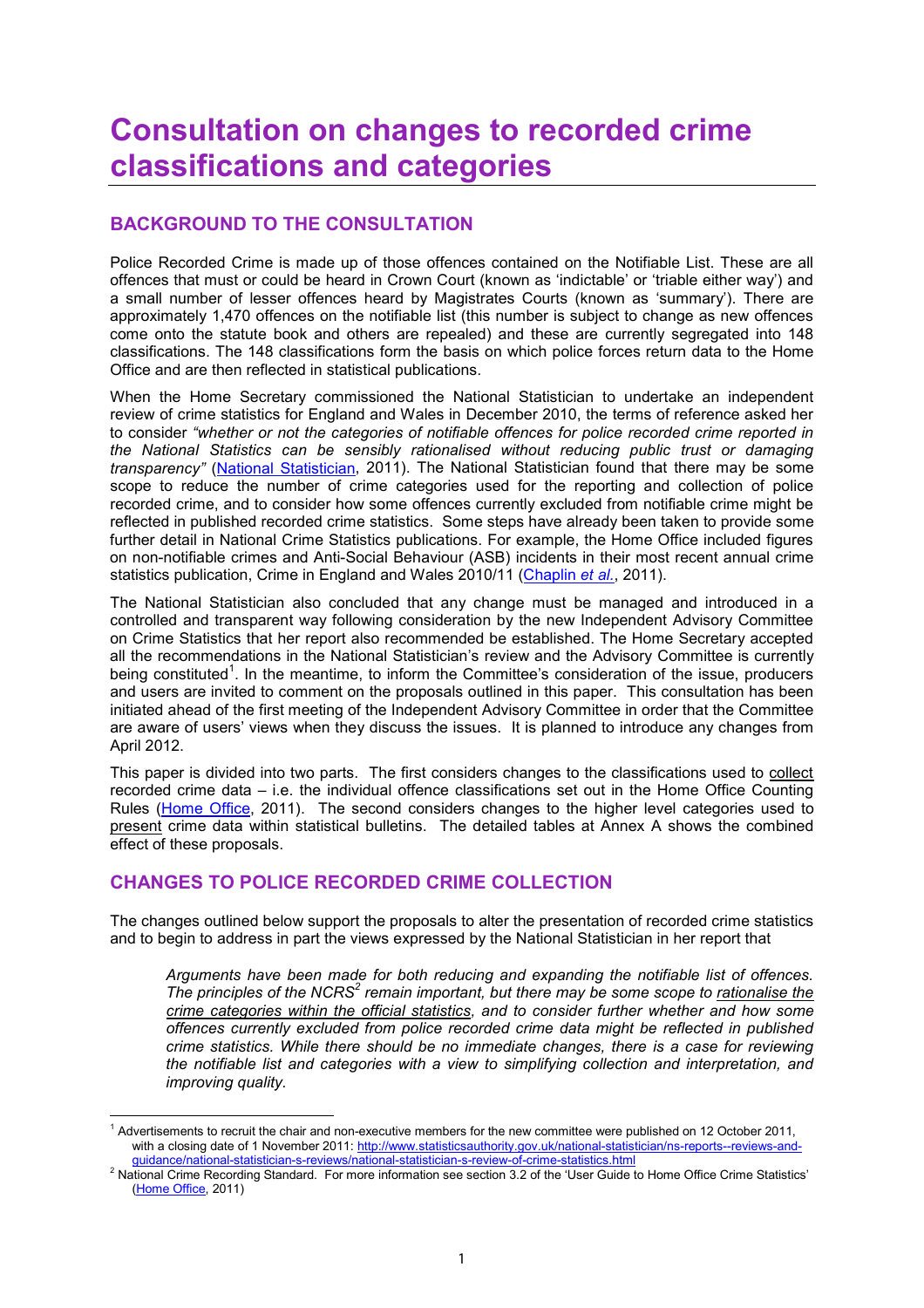Similar views have been expressed by Her Majesty's Inspectorate of Constabulary (HMIC) and by the Association of Chief Police Officers (ACPO) often linked to arguments that the existing classifications are unnecessarily complex and difficult for the non-expert to understand. In addition, it has been argued that such revisions would deliver reductions in the burden and bureaucracy associated with the detailed information captured by current recording.

When responding to the National Statistician's report, the Home Secretary has noted that the new Committee should have due regard to the burdens imposed by the collections of crime data.

In her report, the National Statistician also emphasised the need for any such changes to be carefully considered and managed, particularly regarding any potential disruption of long term measures of crime:

*On the other hand, this review has confirmed the importance to users of consistent time series to give an understanding of long term trends in crime. Changes to the notifiable list, or any other changes in definitions, classifications, or methodologies, will impact on the time series. The handling and presentation of any such changes to the published series must be made in an open and transparent way, and managed in a way which enables the impact to be understood, if trust in the statistics is to be maintained. Changes should be considered and managed transparently so they are seen to be free from political interference, take due regard of any impact on quality and continuity and on burden, and do not undermine public trust in the statistics.* 

The proposals for consideration under this consultation would alter the collection of recorded crime data by changing the framework of crime classifications contained within the Home Office Counting Rules (HOCR) as set out in Table 1 below.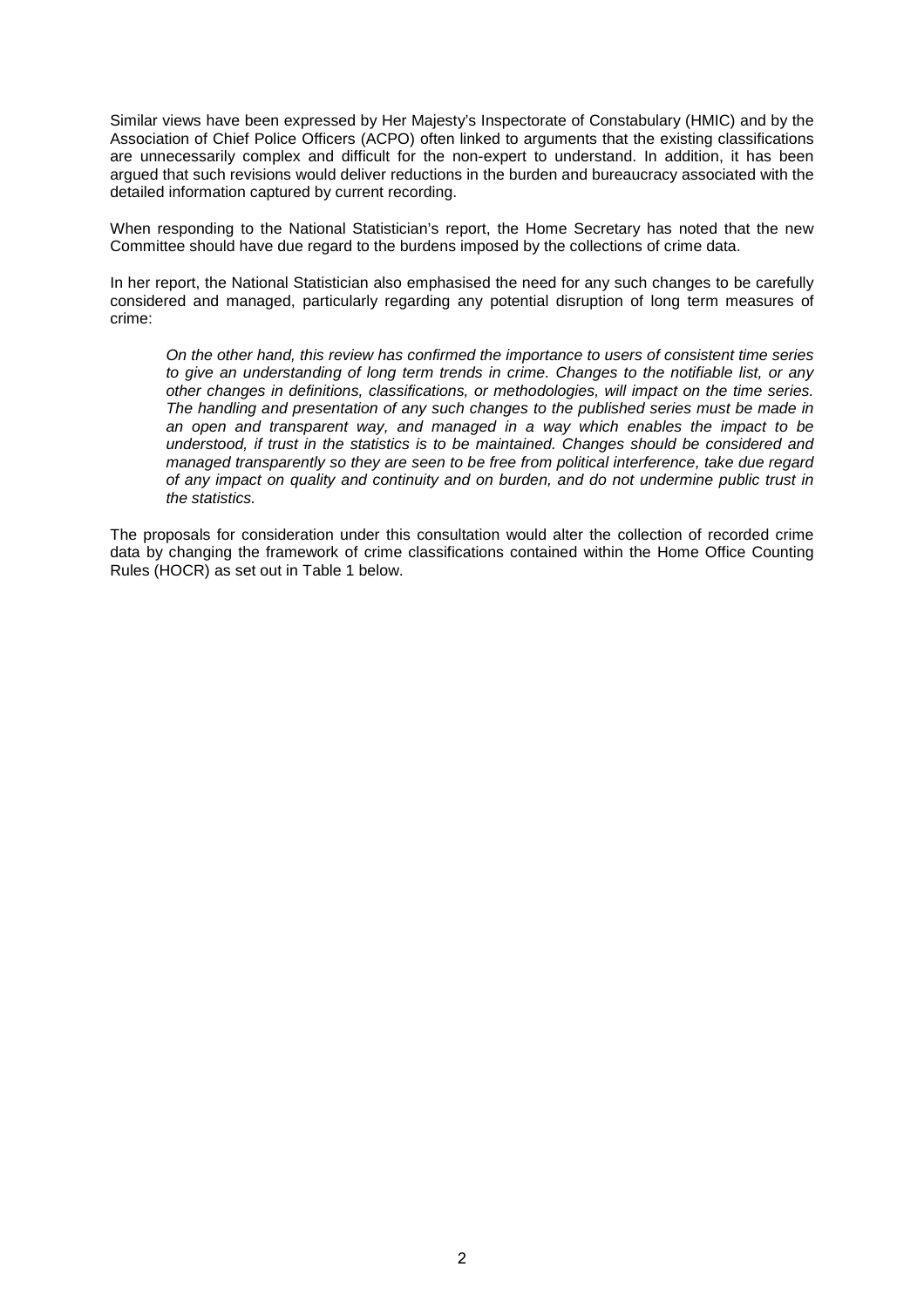| <b>Current crime classifications</b> |                                                   | <b>Proposed classification changes</b> |                                     |
|--------------------------------------|---------------------------------------------------|----------------------------------------|-------------------------------------|
| 5A                                   | Wounding or carrying out an act endangering life  | 5D                                     | Wounding                            |
|                                      | (wounding offences)                               |                                        |                                     |
| 5A                                   | Wounding or carrying out an act endangering life  | 5E                                     | Endangering life                    |
|                                      | (endangering life offences)                       |                                        |                                     |
| 5B                                   | Use of substance or object to endanger life       |                                        |                                     |
| 5 <sub>C</sub>                       | Possession of items to endanger life              |                                        |                                     |
| 6                                    | Endangering a railway passenger                   |                                        |                                     |
| $\overline{7}$                       | Endangering life at sea                           |                                        |                                     |
| 8F                                   | Inflicting grievous bodily harm without intent    | <b>8N</b>                              | Assault with injury                 |
| $\overline{8G}$                      | Actual bodily harm and other injury               |                                        |                                     |
| 8K                                   | Poisoning or female genital mutilation            |                                        |                                     |
| 8H                                   | Racially or religiously aggravated inflicting GBH | 8P                                     | Racially or religiously aggravated  |
|                                      | without intent                                    |                                        | assault with injury                 |
| 8J                                   | Racially or religiously ABH and other injury      |                                        |                                     |
| 11                                   | Cruelty to and neglect of children                | <b>11A</b>                             | Cruelty to children                 |
| 12                                   | Abandoning Child under 2 years                    |                                        |                                     |
| 58E                                  | R/R aggravated criminal damage to a dwelling      | 58J                                    | Racially or religiously aggravated  |
| 58F                                  | R/R aggravated criminal damage to building non    |                                        | criminal damage                     |
|                                      | dwelling                                          |                                        |                                     |
| 58G                                  | R/R aggravated criminal damage to a vehicle       |                                        |                                     |
| 58H                                  | R/R aggravated other criminal damage              |                                        |                                     |
| 62                                   | Treason                                           | 62A                                    | Other offences against the State or |
| 63                                   | Treason felony                                    |                                        | public order                        |
| 64                                   | Riot                                              |                                        |                                     |
| 65                                   | Violent disorder                                  |                                        |                                     |
| 66                                   | Other offences against the State or public order  |                                        |                                     |
| $\overline{68}$                      | Libel                                             | 99                                     | Other offences                      |
| 75                                   | Betting, gaming and lotteries                     |                                        |                                     |
| 76                                   | Aiding suicide                                    |                                        |                                     |
| $\overline{78}$                      | Immigration offences                              |                                        |                                     |
| $\overline{82}$                      | <b>Customs and Revenue offences</b>               |                                        |                                     |
| 84                                   | Trade descriptions etc                            |                                        |                                     |
| 85                                   | <b>Health and Safety Offences</b>                 |                                        |                                     |
| 87                                   | Protection from eviction                          |                                        |                                     |
| 89                                   | Adulteration of food                              |                                        |                                     |
| 91                                   | Public health offences                            |                                        |                                     |
| 94                                   | Planning laws                                     |                                        |                                     |
| 99                                   | Other indictable or triable-either-way offences   |                                        |                                     |

## **Table 1 Proposed changes to police recorded crime classifications used for data collection**

None of the above changes would affect the overall coverage of the Notifiable Offences List nor should they result in any change to the overall numbers of recorded crimes. These revisions maintain the existing baseline of notifiable offences but would result in reduced number of higher level classifications with some finer detail lost. The recorded crime data collection has been subject to many changes over time. For example, in the last decade, changes to legislation, introduction of new classifications around particular areas of interest and changes to the principles and practice of crime recording in general have all had an effect. Such changes vary in their impact on the continuity of time series and care is always needed in interpreting long term trends in recorded crime. The detailed tables at annex A show the effect of these proposed changes and also show other main changes to the series since 2001/02.

As part of their remit the Independent Advisory Committee may commission further reviews to consider other changes in the future as well as considerations as to how offences currently outside the Notifiable List might be reflected in crime statistics.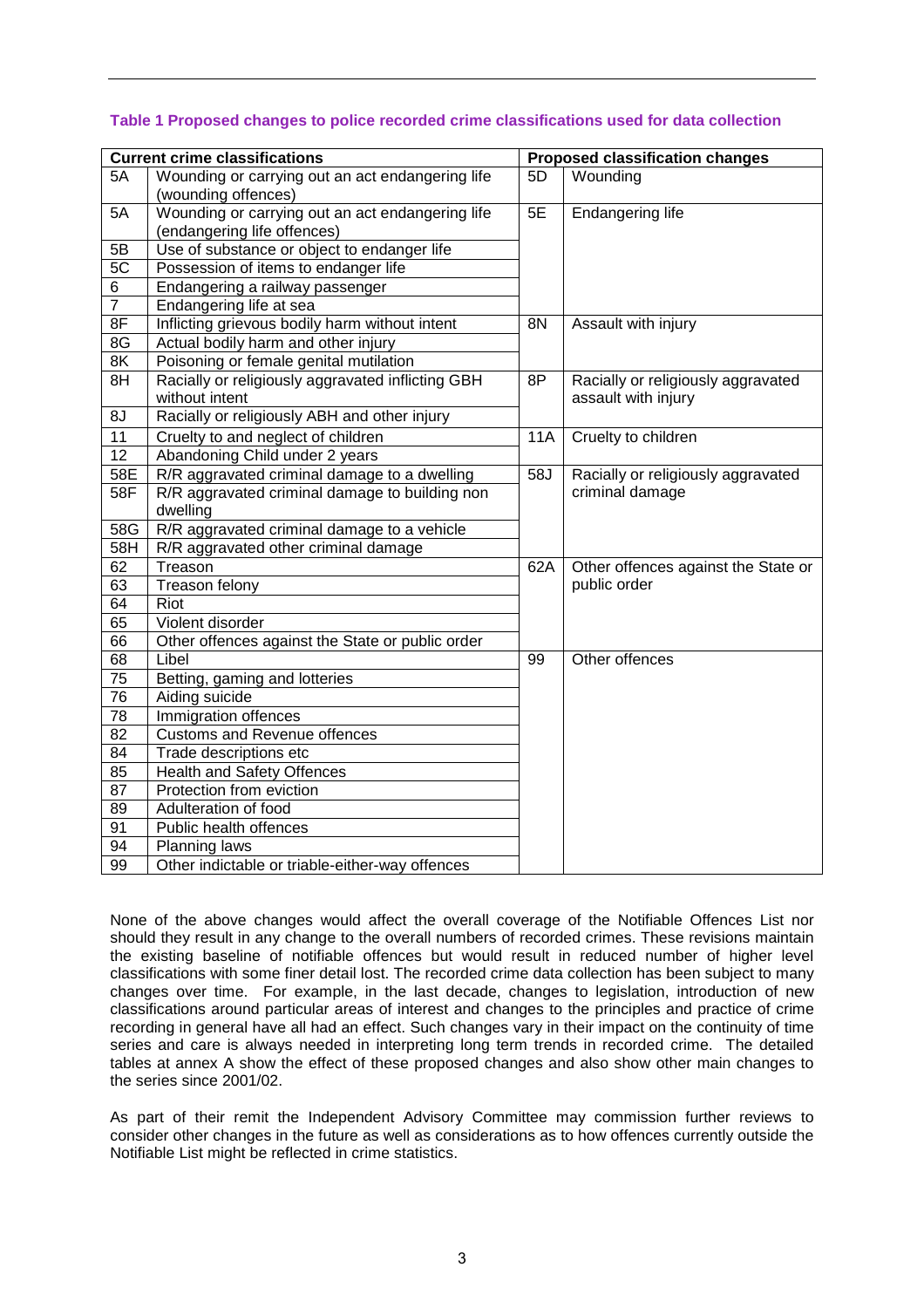The proposals presented here would see the abolition of 33 existing classifications and the creation of 7 new ones delivering a net reduction of 26. Refer to the detailed tables in annex A for an illustration of how these changes affect existing time series data. The changes proposed consist of 6 core components:

#### **Violence against the Person**

In April 2008 the classifications for wounding offences were disaggregated to support the introduction of Public Service Agreement targets on serious violent crime. This disaggregation saw the creation of the classifications *Inflicting grievous bodily harm (GBH) with intent (5A)<sup>3</sup>* , *GBH without intent (8F)* and *Actual bodily harm (ABH) and other injury (8G)*.

This change had the effect of splitting offences of GBH into two depending on the levels of injury and intent of the offender. Since 2008 the Police have commented that achieving good levels of data quality in this area is challenging and that it involves higher levels of burden than previously. There is a fine line between offences classified as *GBH without intent* (15 thousand offences in 2010/11) and ABH (328 thousand offences in 2010/11) and subjective interpretation has resulted in inconsistent recording in the past<sup>4</sup>. Collecting at a more aggregated level will see a higher level of confidence in the data. This proposal would return the recording of assaults largely to the pre-2008 position and bring all offences that amount to an actual injury to a specific intended victim into either *Wounding* (more serious injury) or *Assault with injury* (less serious injury). It is also proposed that offences amounting to acts endangering life would be amalgamated into one classification. This includes moving a small number of offences in law that should not result in any actual injury out of the Wounding classification.

It is also hoped that moving away from the technical terms of 'GBH' and 'ABH' to the more common language of 'Wounding' and 'Assaults' would aid public understanding of the statistics.

## **Racially or religiously aggravated assault with injury**

To follow the moves outlined above, this proposal would bring the classification of racially or religiously aggravated assaults into line. It would see the merger of two existing classifications for *R/R aggravated GBH without intent* (188 offences in 2010/11) and *ABH* (2,982 offences in 2010/11) into one.

#### **Cruelty to children**

 $\overline{a}$ 

This proposal merges two existing classifications (*Cruelty and neglect of children* and A*bandoning a child under 2 years of age*) relating to cruelty and neglect together into one. Whilst around 6,000 such crimes are recorded annually less than 0.25% have related to the abandonment classification in the last two years.

#### **Racially or religiously aggravated criminal damage**

This proposal would amalgamate the four current racially or religiously aggravated criminal damage classifications (currently disaggregated according to the type of property damaged) and merge them into one. It is proposed that the disaggregation by property type would remain for the principle offence of criminal damage. In 2010/11 2,578 such crimes were recorded separated fairly evenly between the four disaggregated classifications. A total of over 700,000 crimes of criminal damage were recorded with such aggravated offences accounting for less than 0.5%.

#### **Other offences against the State or public order**

This looks to merge five existing classifications dealing with state (non-victim) based offences. Two of these (*Treason* and *Treason Felony*) have seen no crimes recorded for several years with another (*Riot*) with only four crimes between 2008/09 and 2010/11. The general *Other offences against the State and public order* classification has seen between 35,000 and 37,000 crimes recorded annually over the last 5 years.

<sup>3</sup> This classification is also labelled '*Wounding or carrying out an act endangering life*' and includes a small number of endangering life offences that should not result in any actual injury.<br>4 See discussion in box 2.1 of Crime in England & Wales 2008/09 [\(Walker, et. al](http://webarchive.nationalarchives.gov.uk/20110220105210/rds.homeoffice.gov.uk/rds/pdfs09/hosb1109vol1.pdf), 2009) and the HMIC report 'Crime Counts'

[<sup>\(</sup>HMIC](http://www.hmic.gov.uk/media/crime-counts-20091019.pdf), 2009)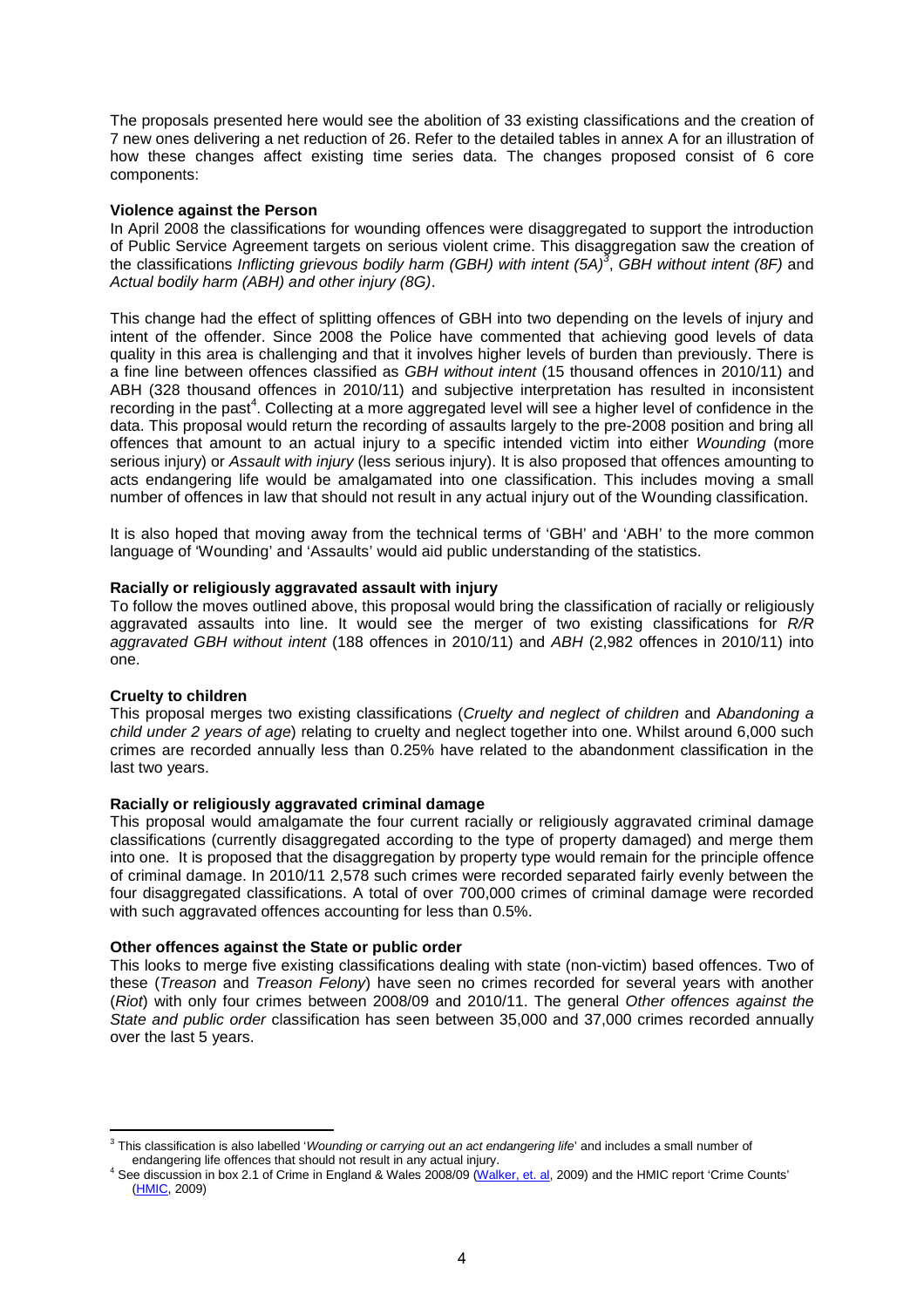#### **Other offences**

This proposes merging eleven existing classifications into the overall *Other offences* classification. These offences cover matters now in the main dealt with by agencies other than the Police (for example immigration offences largely dealt with entirely by the UK Border Agency and planning law offences dealt with by Local Authorities). Where offences are dealt with by other agencies they generally do not come to notice of the Police and thus fall outside Police Recorded Crime.

# **CHANGES TO PRESENTATION OF POLICE RECORDED CRIME STATISTICS**

Currently recorded crime statistics are released quarterly alongside findings from the British Crime Survey (BCS). An extensive annual publication in July includes detailed breakdowns at the level of data collection while the quarterly releases present figures for high level categories only. Commentary in the bulletins also focuses on trends in these categories. This section sets out proposals for how the categories might be revised to better suit the needs of a general audience. It is envisioned that lower level data will continue to be made available at least on an annual basis $5$ .

The proposals would introduce a clearer split between 'victim-based' and 'state-based' offences. The resulting high-level categories would have greater coherence as collections of offences that are either mainly recorded as a result of a victim report ('victim-based') or mainly recorded as a result of proactive enforcement by the authorities ('state-based'). For violence, in particular, the changes would also more closely align recorded crime definitions with those used for the BCS. These proposals would also bring consistency with other presentations of official statistics on crime, for example for the monitoring of recorded crime trends by the Home Office $6$  and HMIC<sup>7</sup>.

Table 2 shows those offence classifications which would move to different high level categories under these proposals. The detailed tables at Annex A show these changes in the context of the suite of all recorded crime classifications and categories.

 5 Future publication arrangements are a matter for the Office of National Statistics which will take over responsibility for publication of crime statistics from April 2012.

 $6$  The Home Office 'Impact measure' (see the [Home Office business plan\)](http://www.homeoffice.gov.uk/publications/about-us/corporate-publications/business-plan-impact-indicators/) of crime rates is designed to focus on victim-based crimes and conforms to the summation of the violence, sexual offences, burglary, robbery, vehicle crime, other theft and criminal damage categories as proposed here.

 $^7$  As part of their routine monitoring work HMIC consider victim-based crime categories distinct from state-based categories associated with enforcement activity. A forthcoming public-facing HMIC website will take a similar approach when presenting recorded crime data.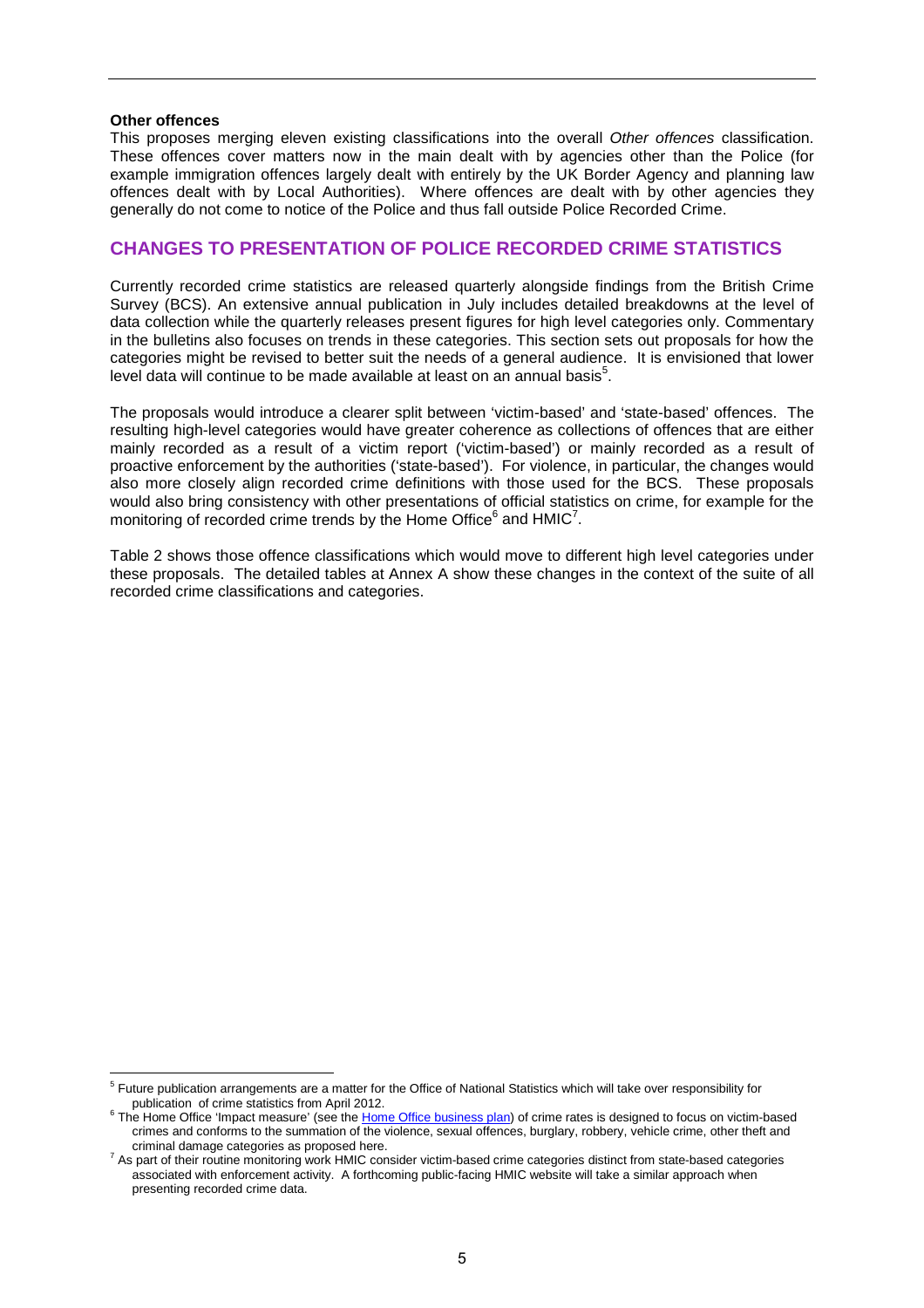## **Table 2 Proposed changes to high level categories used for reporting in of police recorded crime figures National Statistics publications**

| <b>Victim-based offences</b> |                     |                              |  |  |
|------------------------------|---------------------|------------------------------|--|--|
| Offence                      | Moved from          | Moved to                     |  |  |
| Kidnapping (36)              | Other miscellaneous | Violence<br>(without injury) |  |  |
| Blackmail (35)               |                     | Other theft                  |  |  |

| <b>State-based offences</b>                          |                             |                        |  |  |  |
|------------------------------------------------------|-----------------------------|------------------------|--|--|--|
| <b>Offence</b>                                       | <b>Moved from</b>           | <b>Moved to</b>        |  |  |  |
| Public order offences:                               |                             |                        |  |  |  |
| Public fear, alarm or distress (9A)                  |                             | Other<br>miscellaneous |  |  |  |
| Racially or religiously aggravated public fear,<br>٠ |                             |                        |  |  |  |
| alarm or distress (9B)                               | Violence against the person |                        |  |  |  |
| Possession of weapons offences:                      | (without injury)            |                        |  |  |  |
| Possession of weapons (8B)                           |                             |                        |  |  |  |
| Possession of firearms with intent (10A)<br>٠        |                             |                        |  |  |  |
| Possession of other weapons (10C)<br>٠               |                             |                        |  |  |  |
| Possession of article with blade or point (10D)      |                             |                        |  |  |  |
| Handling stolen goods (54)                           | Other theft                 |                        |  |  |  |
| Profiting from or concealing knowledge of the        |                             |                        |  |  |  |
| proceeds of crime (38)                               |                             |                        |  |  |  |
| Threat or possession with intent to commit criminal  |                             |                        |  |  |  |
| damage (59)                                          | Criminal damage             |                        |  |  |  |
| Prostitution related offences:                       |                             |                        |  |  |  |
| Exploitation of prostitution (24)                    | Sexual offences (other)     |                        |  |  |  |
| Soliciting for the purpose of prostitution (27)      |                             |                        |  |  |  |

## **Kidnapping (36)**

To be moved to *Violence (without injury)* from *Other miscellaneous*.

Kidnapping offences include infringement on the personal liberty of an individual. These offences have a closer fit with other victim-based violent crimes than with the variety of state based offences within 'Other'.

#### **Blackmail (35)**

To be moved to *Other theft* from *Other miscellaneous*.

Blackmail is defined in the Theft Act 1968 and involves an individual acting *'with a view to gain for himself or another or with intent to cause loss to another'*. It has a closer fit with other victim-based acquisitive crimes than with the variety of state based offences within 'Other'.

#### **Public fear, alarm or distress (9A and 9B)**

To be moved to *Other miscellaneous from Violence against the person (without injury).*

Classifications 9A and 9B include offences under sections 4, 4A and 5 of the Public Order Act 1986. These offences cover circumstances where an offender is behaving in a way that causes or would be likely to cause harassment, alarm or distress. These classifications would not be used in any circumstances where physical violence is used (or attempted) against a victim. The classification may include some cases where violence is threatened, but the largest proportion will be accounted for by state based crimes recorded where the police have acted to restore public order where no individual victim has been identified.

enties.<br><sup>8</sup> Bracketed numbers indicate Home Office Counting Rules offence classification codes.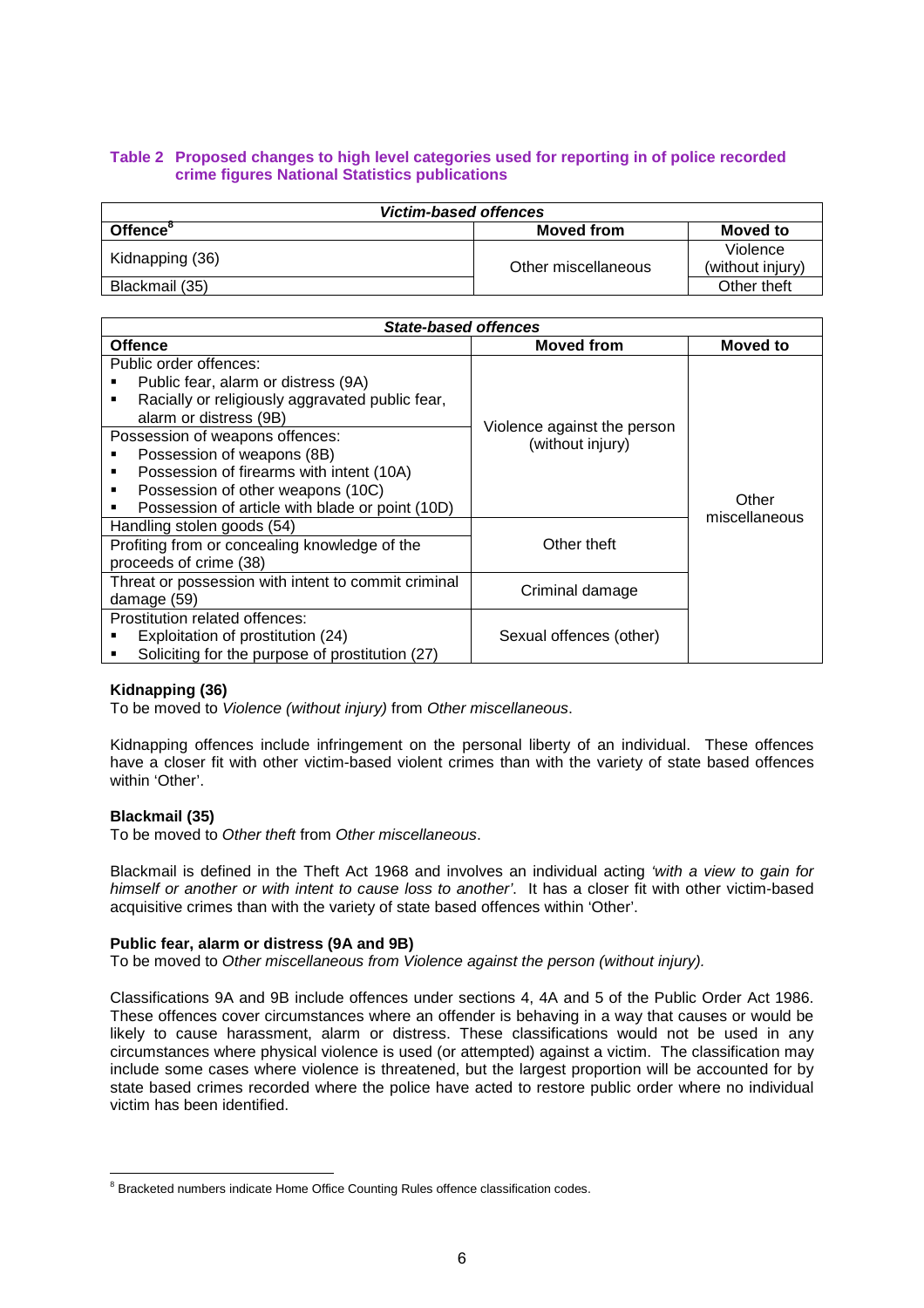These offence classifications were created in 2008/09. Previously these public order offences were included in classifications (8C and 8E) that also included victim-based offences of harassment as set out in the Protection From Harassment Act 1997 (now recorded under classifications 8L and 8M). The public order offences are likely to have made up the majority of the old combined classifications, and it is proposed that these too are moved to *Other miscellaneous.*

Moving these classifications will create a break in the time series at 2008/09 for the offence categories of *Violence (without injury)* and *Other miscellaneous*. However, it will be possible to present uninterrupted time series for these categories excluding the affected classifications and for a proxy measure combining both victim-based and public order offences (see tables at annex A).

#### **Possession of weapons offences (8B, 10A, 10C and 10D)**

To be moved to *Other miscellaneous* from *Violence against the person (without injury).*

These classifications only cover state-based offences. Any circumstances in which a weapon has been used against a victim would be covered by other relevant victim-based offences. Moving these offences to 'Other miscellaneous' will also place them alongside other non-violent weapons offences (i.e. offence classifications 10B, 81 and 90).

Note that historic offence code 8B was discontinued in 2008/09, with the relevant offences now coded under one of the classifications 10A, 10C or 10D.

#### **Handling stolen goods (54)**

**Profiting from or concealing knowledge of the proceeds of crime (38)** 

To be moved to *Other miscellaneous* from *Other theft*.

These state-based offences are generally recorded through police activity to disrupt criminality. Where a victim of a precursor crime (for example, theft) is identified, that offence will be separately recorded under a victim-based classification.

## **Threat or possession with intent to commit criminal damage (59)**

To be moved to *Other miscellaneous* from *Criminal damage*.

This offence classification will largely be recorded as a result of police activity to disrupt criminality (for example, where an individual is caught with cans of spray paint with intent to spray graffiti). However, the classification will also include some offences where an individual has been threatened that their property would be damaged.

## **Exploitation of prostitution (24)**

## **Soliciting for the purpose of prostitution (27)**

To be moved to Other miscellaneous from Sexual offences.

These offences are generally recorded as a result of police activity to disrupt criminality. Offences involving exploitation without consent or other more serious sexual offences would continue to be recorded under the relevant victim-based classification (for example, *Trafficking for sexual exploitation* (72) and *Abuse of children through prostitution and pornography* (71) which will remain in the *Most serious sexual offences* category).

#### **Endangering life classifications**

If the proposals for changes to data collection set out earlier in this paper are adopted then a range of current endangering life classifications will in future be recorded under a single offence code. Currently some of these are allocated to the *Violence against the person with injury* category while others are within the *without injury* category (see Table 3). A decision needs to be taken as to where the new classification should be allocated. For consistency the historical classifications should also be moved to the same category.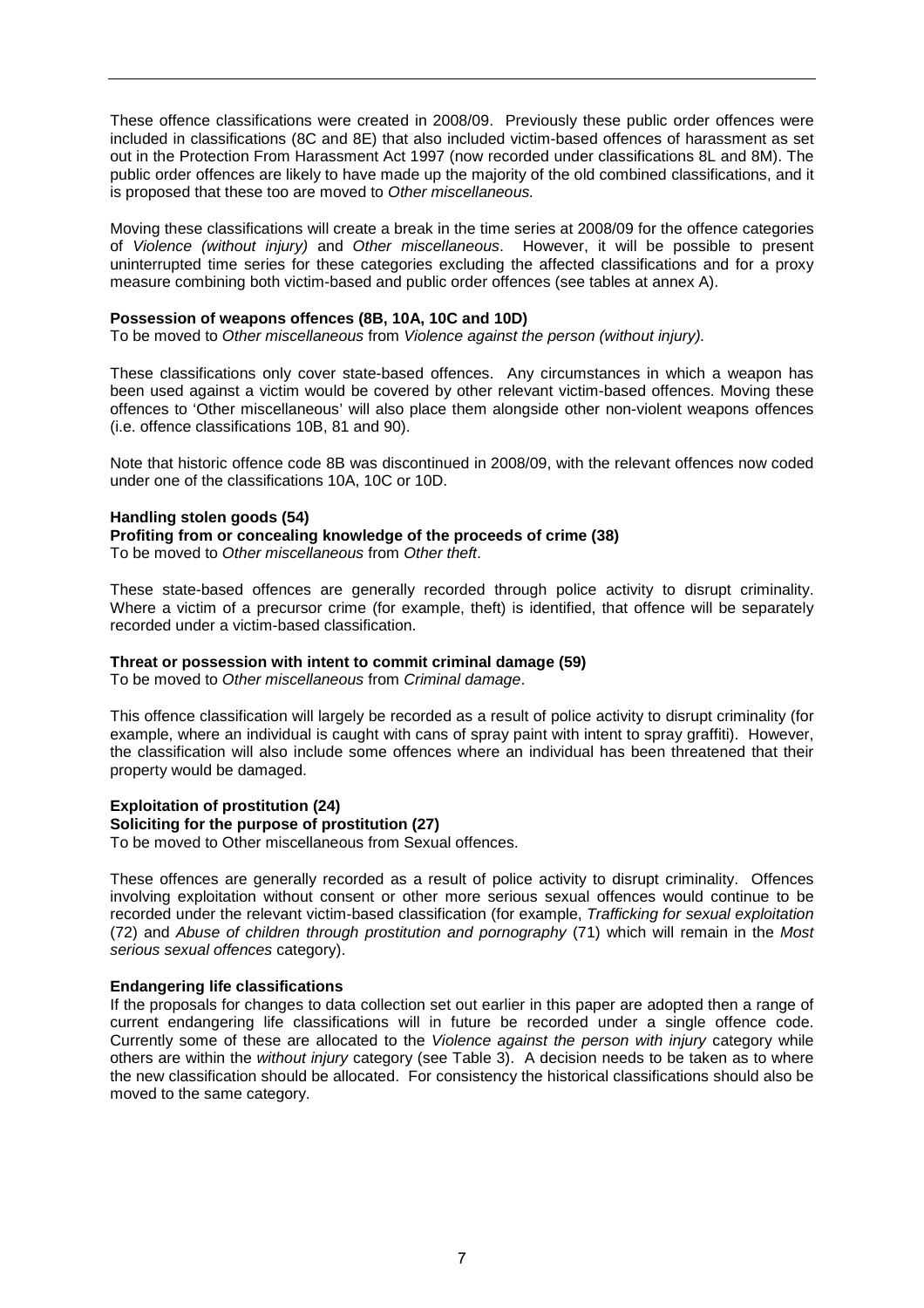## **Table 3 Endangering life offence classifications**

| Further changes within Violence against the person category (to be renamed 'Violence') |                                              |  |  |  |
|----------------------------------------------------------------------------------------|----------------------------------------------|--|--|--|
| <b>Offence</b>                                                                         | <b>Current category</b>                      |  |  |  |
| Wounding or carrying out an act endangering life (5A)                                  | Violence against the person (with injury)    |  |  |  |
| - endangering life offences                                                            |                                              |  |  |  |
| Use of substance or object to endanger life (5B)                                       |                                              |  |  |  |
| Possession of items to endanger life (5C)                                              |                                              |  |  |  |
| Endangering railway passengers (6)                                                     | Violence against the person (without injury) |  |  |  |
| Endangering life at sea (7)                                                            |                                              |  |  |  |

Endangering life offences generally do not involve any injury and would not include any incidents where injuries are *'specific and intended'* (offences involving specific and intended injury would be recorded under another relevant classification). As such it's proposed that the new offence classification be allocated to *Violence without injury*.

It will not be possible to recode all historical endangering life offences recorded under the offence classification of *Wounding or carrying out an act endangering life (5A).* Therefore, these proposals would introduce some discontinuity in the time series for *Violence with/without injury*. In practice the effect of this will be very small, as the endangering life offences will make up only a small minority of the overall classification 5A. It will still be possible to construct an uninterrupted time series for the proxy measure of '*Wounding or endangering life*' (see table at annex A).

#### **Burglary, Robbery, Vehicle crime, Drug offences**

No changes are proposed for these categories.

# **CONSULTATION QUESTIONS**

# **For Data producers (Police)**

- 1. Do you support these proposals either in whole or in part?
- 2. Subject to a decision being made by 31st January 2012 could you implement them for April 2012?
- 3. To what extent do you consider they will contribute to reductions in the burden associated with crime recording?
- 4. Do you have any further suggestions or proposals for consideration by the Independent Advisory Committee?

# **For Data Users**

- 5. Do you support these proposals either in whole or in part?
- 6. Do you agree that these proposals would bring greater coherence to official statistics on crimes?
- 7. Will these proposals aid public understanding of crime statistics?
- 8. What if any impact will the loss of detailed collection associated with these proposals have on you or your organisation?
- 9. Do you have any further suggestions or proposals for consideration by the Independent Advisory Committee?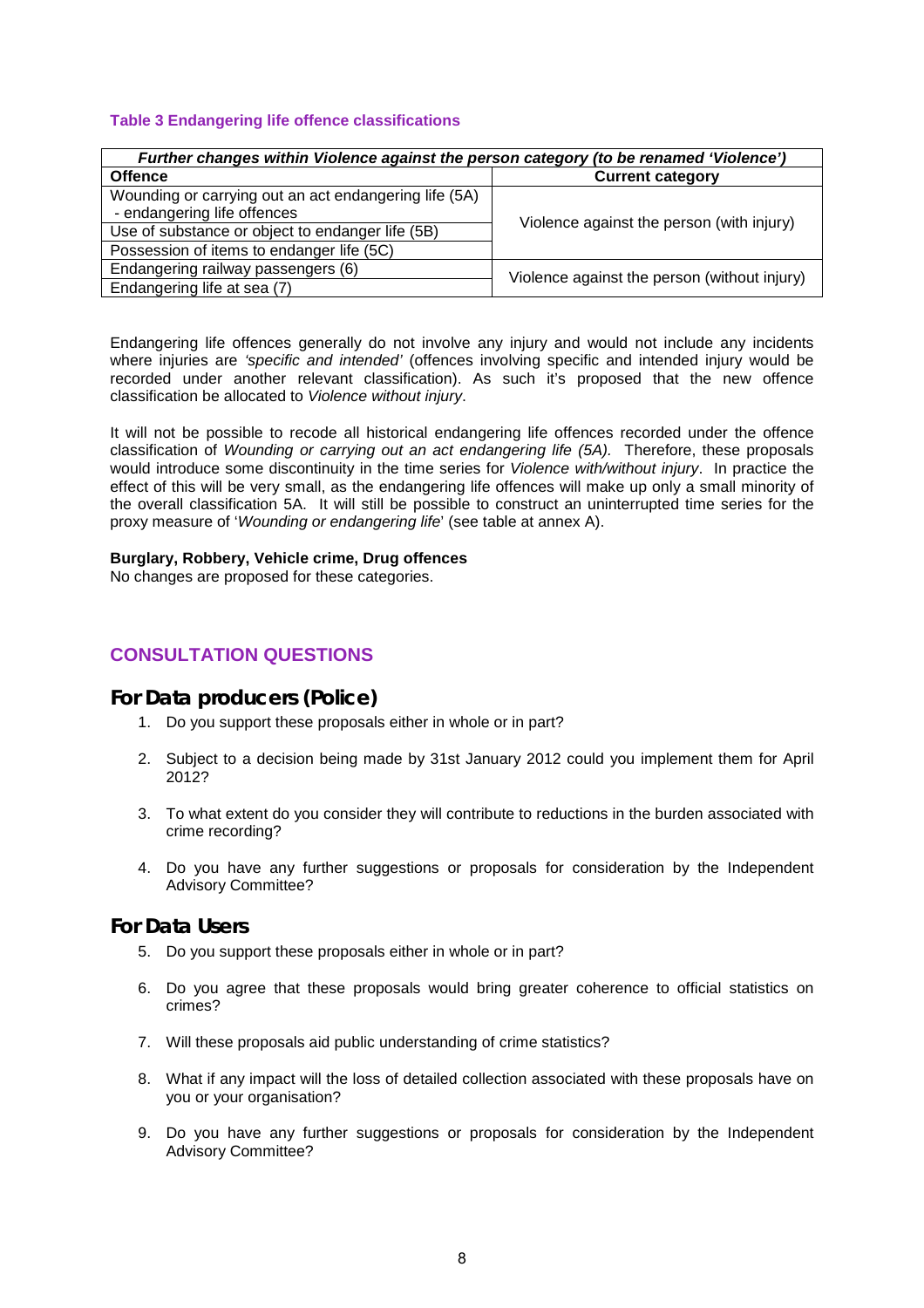Responses to this consultation should be sent to the address below (by post or email) by 12 January 2012. A paper summarising early responses will be prepared for the first meeting of the Independent Advisory Committee. All responses will be made available to the Committee and individual responses may be published unless respondents request anonymity.

> Crime Statistics Programme Home Office Statistics 5th Floor Peel 2 Marsham Street London SW1P 4DF

crimestats@homeoffice.gsi.gov.uk